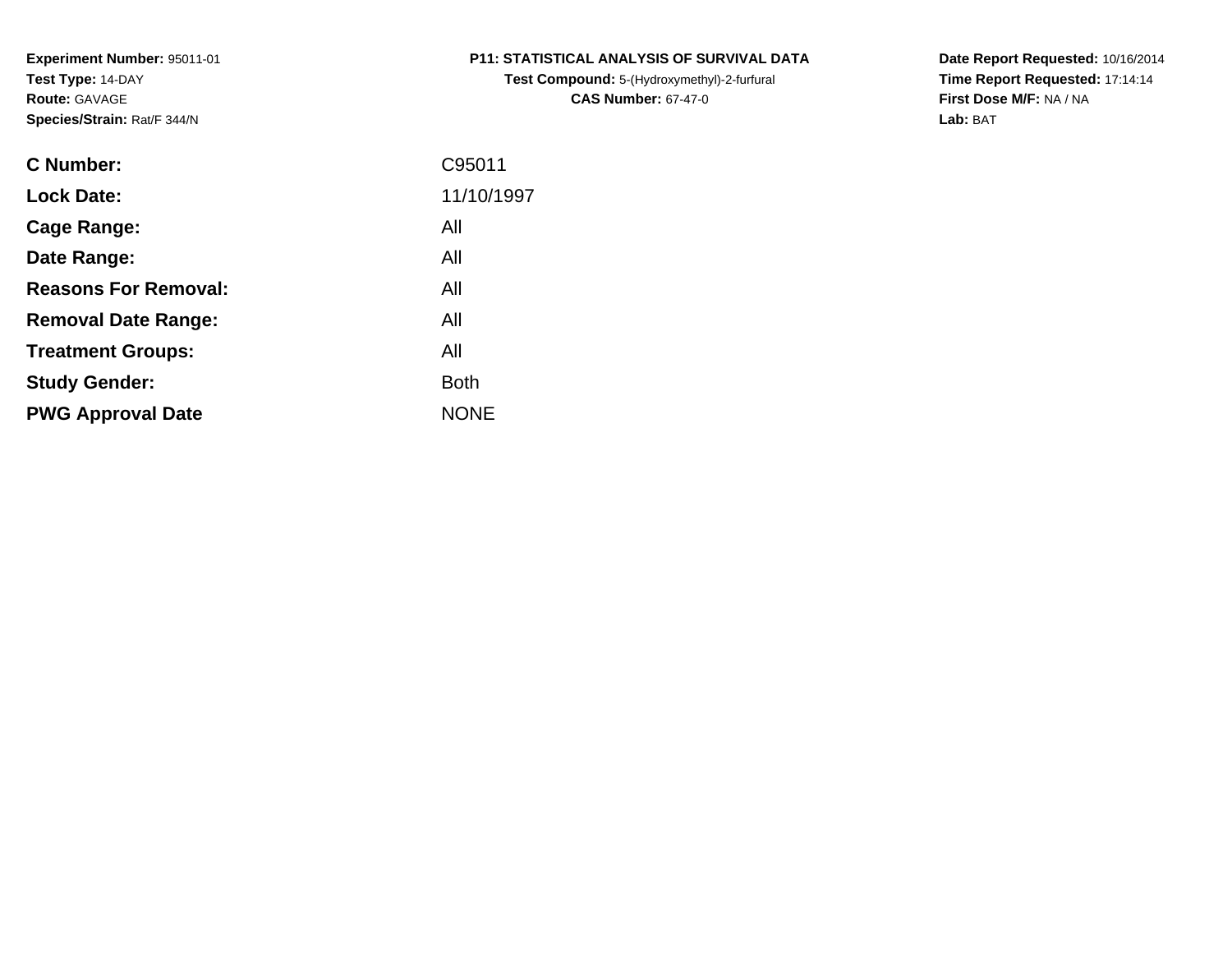**Test Compound:** 5-(Hydroxymethyl)-2-furfural **CAS Number:** 67-47-0

**Date Report Requested:** 10/16/2014**Time Report Requested:** 17:14:14**First Dose M/F:** NA / NA**Lab:** BAT

# **Male RATFIRST TERMINAL SACRIFICE AT 22 DAYS**

|                              |                     | INDIVIDUAL SURVIVAL TIMES (DAYS) |                   |  |
|------------------------------|---------------------|----------------------------------|-------------------|--|
| $DOSE = 0$ MG/KG             |                     |                                  |                   |  |
| <b>TOTAL 5</b>               | UNCENSORED DEATHS 0 | CENSORED DEATHS 0                | <b>TERMINAL 5</b> |  |
| <b>UNCENSORED DEATH DAYS</b> |                     |                                  |                   |  |
| none                         |                     |                                  |                   |  |
| <b>CENSORED DEATH DAYS</b>   |                     |                                  |                   |  |
| none                         |                     |                                  |                   |  |
| $DOSE = 94 MG/KG$            |                     |                                  |                   |  |
| <b>TOTAL 5</b>               | UNCENSORED DEATHS 0 | CENSORED DEATHS 0                | <b>TERMINAL 5</b> |  |
| <b>UNCENSORED DEATH DAYS</b> |                     |                                  |                   |  |
| none                         |                     |                                  |                   |  |
| <b>CENSORED DEATH DAYS</b>   |                     |                                  |                   |  |
| none                         |                     |                                  |                   |  |
| $DOSE = 188$<br><b>MG/KG</b> |                     |                                  |                   |  |
| <b>TOTAL 5</b>               | UNCENSORED DEATHS 0 | <b>CENSORED DEATHS 0</b>         | <b>TERMINAL 5</b> |  |
| <b>UNCENSORED DEATH DAYS</b> |                     |                                  |                   |  |
| none                         |                     |                                  |                   |  |
| <b>CENSORED DEATH DAYS</b>   |                     |                                  |                   |  |
| none                         |                     |                                  |                   |  |
| $DOSE = 375$<br><b>MG/KG</b> |                     |                                  |                   |  |
| <b>TOTAL 5</b>               | UNCENSORED DEATHS 0 | <b>CENSORED DEATHS 0</b>         | <b>TERMINAL 5</b> |  |
| <b>UNCENSORED DEATH DAYS</b> |                     |                                  |                   |  |
| none                         |                     |                                  |                   |  |
| <b>CENSORED DEATH DAYS</b>   |                     |                                  |                   |  |
| none                         |                     |                                  |                   |  |

(A) FIRST TERMINAL SACRIFICE

(B) THE FIRST ENTRY IS THE TREND TEST (TARONE, 1975) RESULT. SUBSEQUENT ENTRIES ARE THE RESULTS OF PAIRWISE TESTS (COX, 1972). NEGATIVE TRENDS ARE INDICATED BY "N".

(C) MEAN OF ALL UNCENSORED DEATHS PRIOR TO TERMINAL SACRIFICE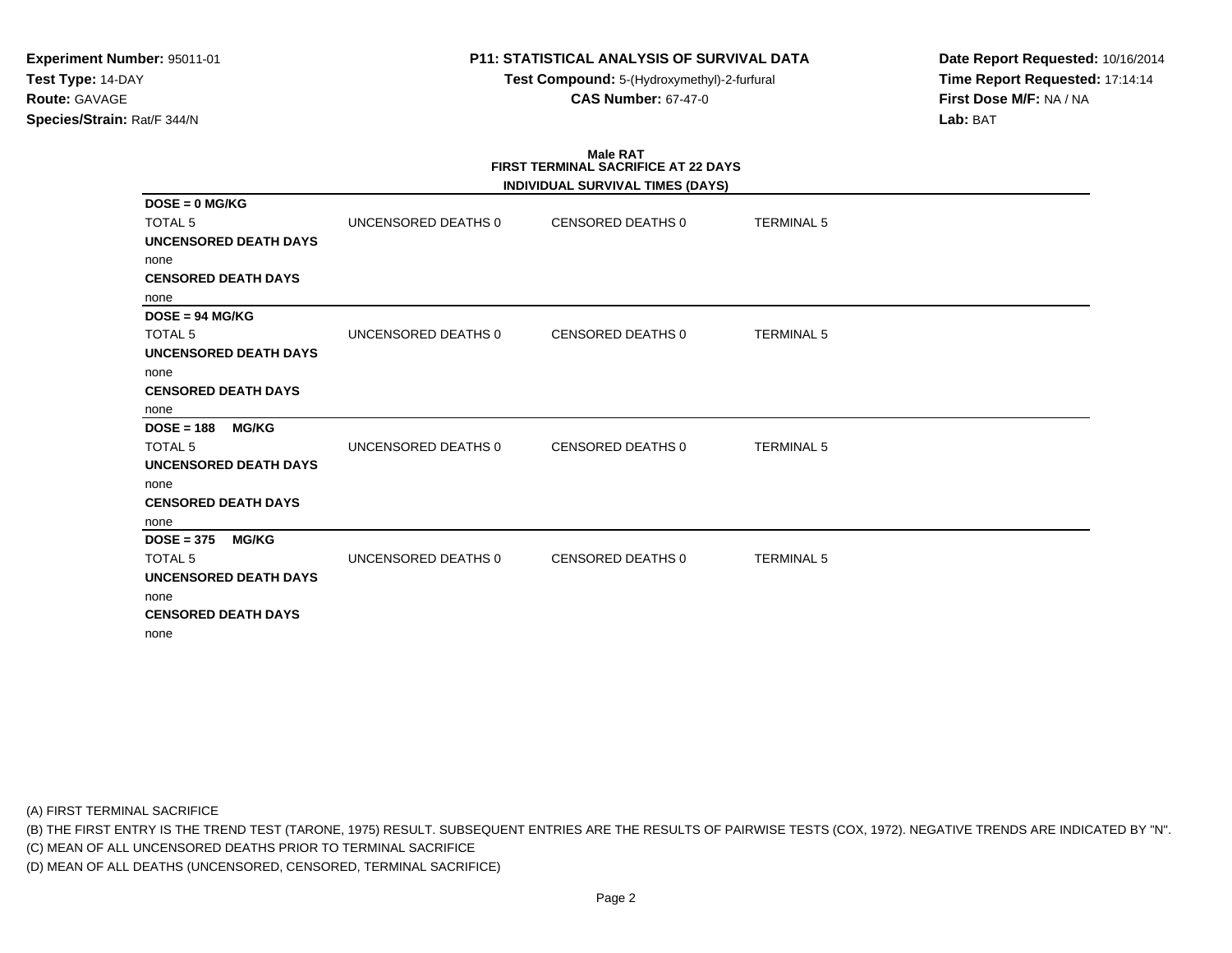**Test Compound:** 5-(Hydroxymethyl)-2-furfural **CAS Number:** 67-47-0

**Date Report Requested:** 10/16/2014**Time Report Requested:** 17:14:14**First Dose M/F:** NA / NA**Lab:** BAT

#### **Male RAT FIRST TERMINAL SACRIFICE AT 22 DAYSINDIVIDUAL SURVIVAL TIMES (DAYS)**

| $DOSE = 750$<br><b>MG/KG</b>  |                     |                   |                   |
|-------------------------------|---------------------|-------------------|-------------------|
| <b>TOTAL 5</b>                | UNCENSORED DEATHS 0 | CENSORED DEATHS 0 | <b>TERMINAL 5</b> |
| <b>UNCENSORED DEATH DAYS</b>  |                     |                   |                   |
| none                          |                     |                   |                   |
| <b>CENSORED DEATH DAYS</b>    |                     |                   |                   |
| none                          |                     |                   |                   |
| $DOSE = 1500$<br><b>MG/KG</b> |                     |                   |                   |
| TOTAL 5                       | UNCENSORED DEATHS 1 | CENSORED DEATHS 0 | <b>TERMINAL 4</b> |
| <b>UNCENSORED DEATH DAYS</b>  |                     |                   |                   |
| 6                             |                     |                   |                   |
| <b>CENSORED DEATH DAYS</b>    |                     |                   |                   |
| none                          |                     |                   |                   |
|                               |                     |                   |                   |

(A) FIRST TERMINAL SACRIFICE

(B) THE FIRST ENTRY IS THE TREND TEST (TARONE, 1975) RESULT. SUBSEQUENT ENTRIES ARE THE RESULTS OF PAIRWISE TESTS (COX, 1972). NEGATIVE TRENDS ARE INDICATED BY "N".

(C) MEAN OF ALL UNCENSORED DEATHS PRIOR TO TERMINAL SACRIFICE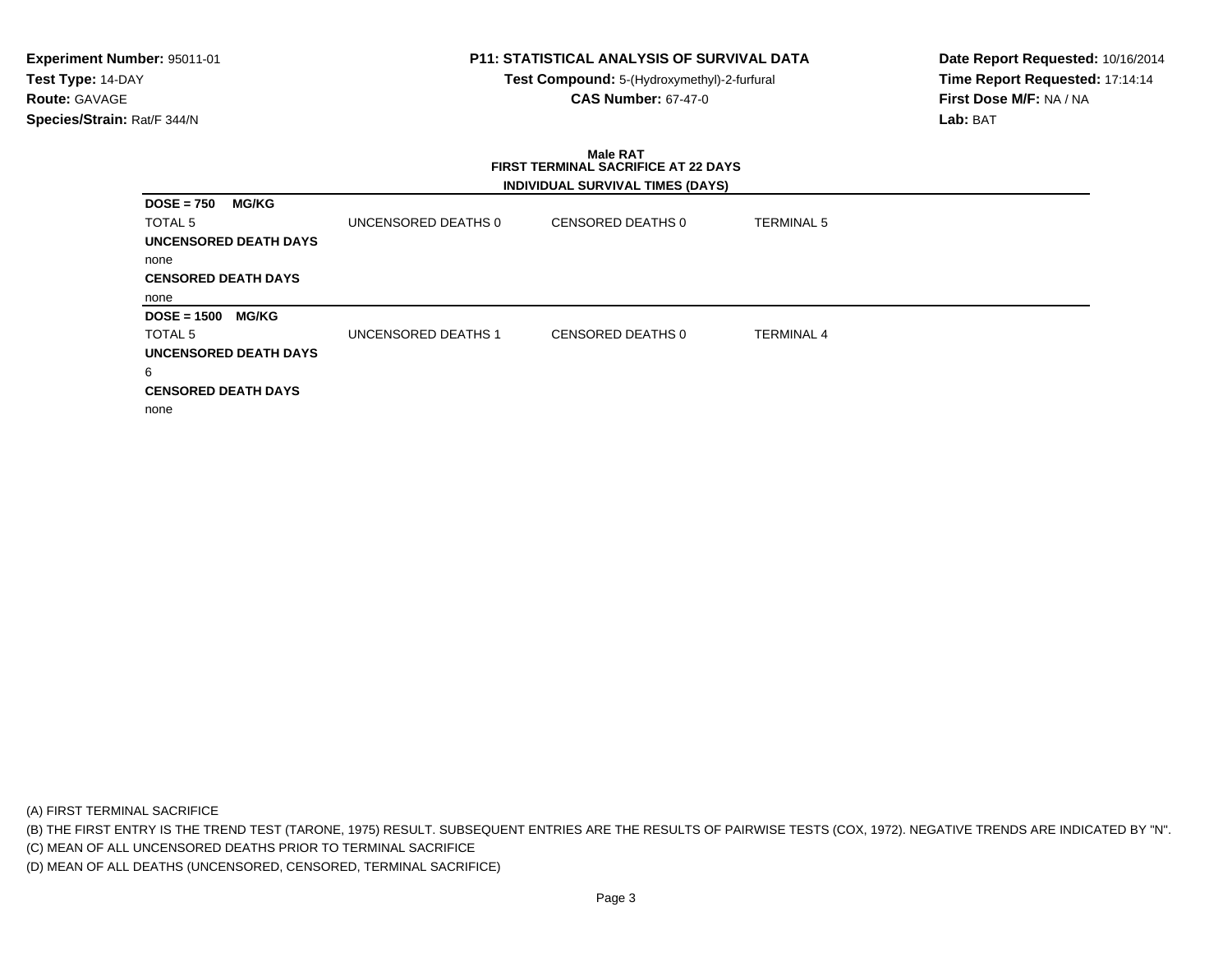**Test Compound:** 5-(Hydroxymethyl)-2-furfural

**CAS Number:** 67-47-0

**Date Report Requested:** 10/16/2014**Time Report Requested:** 17:14:14**First Dose M/F:** NA / NA**Lab:** BAT

### **Male RATFIRST TERMINAL SACRIFICE AT 22 DAYS**

## **KAPLAN-MEIER SURVIVAL PROBABILITY ESTIMATES (%)**

| <b>DOSE</b><br>TIME (DAYS)                                                                                    |
|---------------------------------------------------------------------------------------------------------------|
| 22(A)<br>21<br>27<br>18<br>24<br>9<br>12<br>15                                                                |
| 0 MG/KG<br>100.0<br>100.0<br>100.0<br>100.0<br>100.0<br>100.0<br>100.0<br>100.0<br>100.0<br>100.0             |
| <b>94 MG/KG</b><br>100.0<br>100.0<br>100.0<br>100.0<br>100.0<br>100.0<br>100.0<br>100.0<br>100.0<br>100.0     |
| <b>MG/KG</b><br>188<br>100.0<br>100.0<br>100.0<br>100.0<br>100.0<br>100.0<br>100.0<br>100.0<br>100.0<br>100.0 |
| <b>MG/KG</b><br>375<br>100.0<br>100.0<br>100.0<br>100.0<br>100.0<br>100.0<br>100.0<br>100.0<br>100.0<br>100.0 |
| 750<br><b>MG/KG</b><br>100.0<br>100.0<br>100.0<br>100.0<br>100.0<br>100.0<br>100.0<br>100.0<br>100.0<br>100.0 |
| <b>MG/KG</b><br>1500<br>80.0<br>80.0<br>80.0<br>80.0<br>80.0<br>100.0<br>80.0<br>80.0<br>80.0<br>80.0         |

(A) FIRST TERMINAL SACRIFICE

(B) THE FIRST ENTRY IS THE TREND TEST (TARONE, 1975) RESULT. SUBSEQUENT ENTRIES ARE THE RESULTS OF PAIRWISE TESTS (COX, 1972). NEGATIVE TRENDS ARE INDICATED BY "N".

(C) MEAN OF ALL UNCENSORED DEATHS PRIOR TO TERMINAL SACRIFICE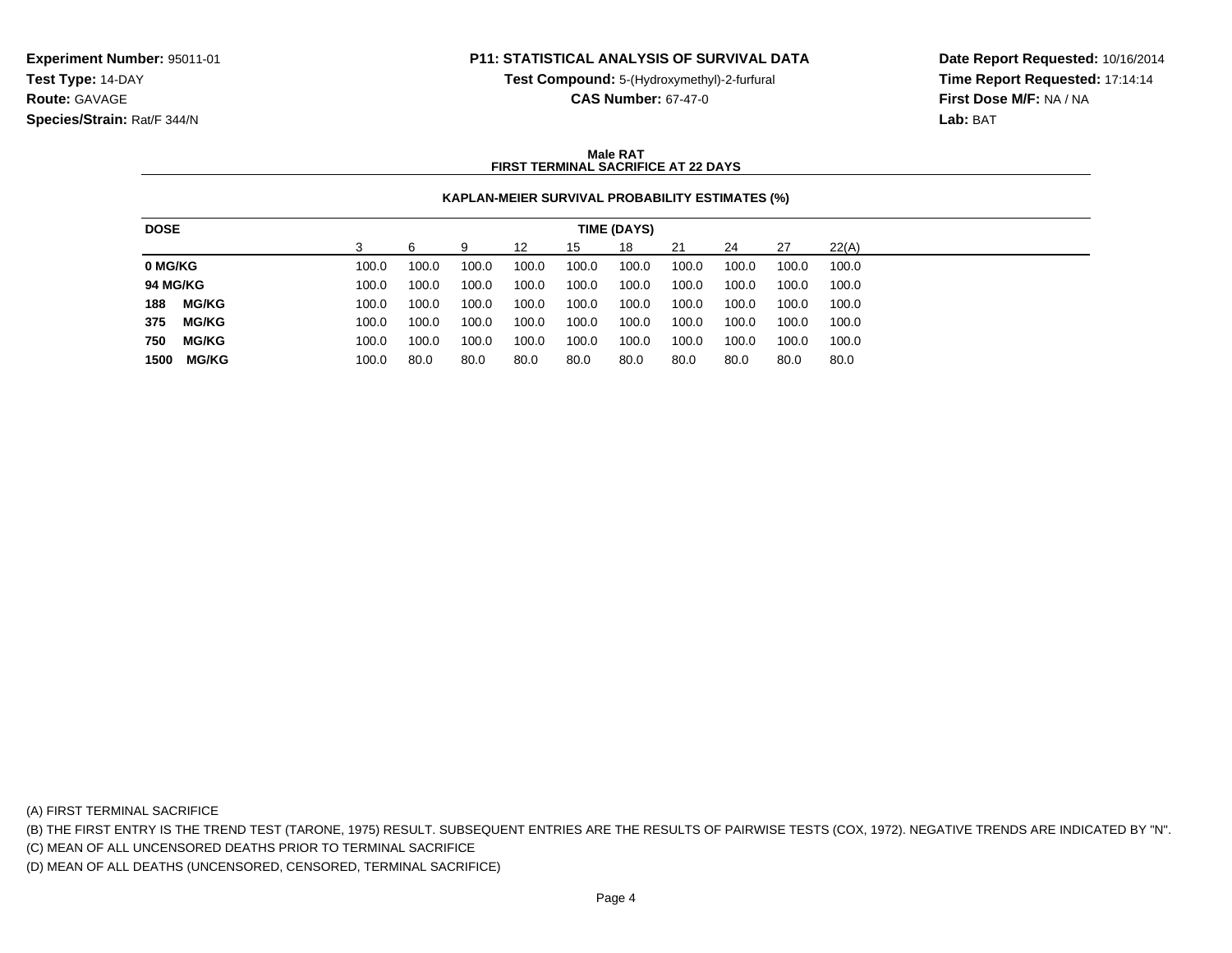# **P11: STATISTICAL ANALYSIS OF SURVIVAL DATA**

**Test Compound:** 5-(Hydroxymethyl)-2-furfural **CAS Number:** 67-47-0

**Date Report Requested:** 10/16/2014**Time Report Requested:** 17:14:14**First Dose M/F:** NA / NA**Lab:** BAT

### **Male RATFIRST TERMINAL SACRIFICE AT 22 DAYS**

### **SURVIVAL SUMMARY STATISTICS**

| <b>DOSE</b>                           | 0 MG/KG   | 94 MG/KG  | <b>MG/KG</b><br>188 | 375<br><b>MG/KG</b> |
|---------------------------------------|-----------|-----------|---------------------|---------------------|
| SURVIVAL AT END OF STUDY              | 100.0%    | 100.0%    | 100.0%              | 100.0%              |
| (KAPLAN-MEIER)                        |           |           |                     |                     |
| <b>SIGNIFICANCE (B)</b>               | $P=0.213$ | -----     | -----               | -----               |
| (LIFE TABLE)                          |           |           |                     |                     |
| <b>MEAN DAY OF NATURAL DEATHS (C)</b> |           |           |                     |                     |
| (STANDARD ERROR)                      | $\cdot$   | $\cdot$ , | (.)                 | $\left( . \right)$  |
| <b>MEAN LIFE SPAN (D)</b>             | 22.0      | 22.0      | 22.0                | 22.0                |
| (STANDARD ERROR)                      | (0.0)     | (0.0)     | (0.0)               | (0.0)               |

(A) FIRST TERMINAL SACRIFICE

(B) THE FIRST ENTRY IS THE TREND TEST (TARONE, 1975) RESULT. SUBSEQUENT ENTRIES ARE THE RESULTS OF PAIRWISE TESTS (COX, 1972). NEGATIVE TRENDS ARE INDICATED BY "N".

(C) MEAN OF ALL UNCENSORED DEATHS PRIOR TO TERMINAL SACRIFICE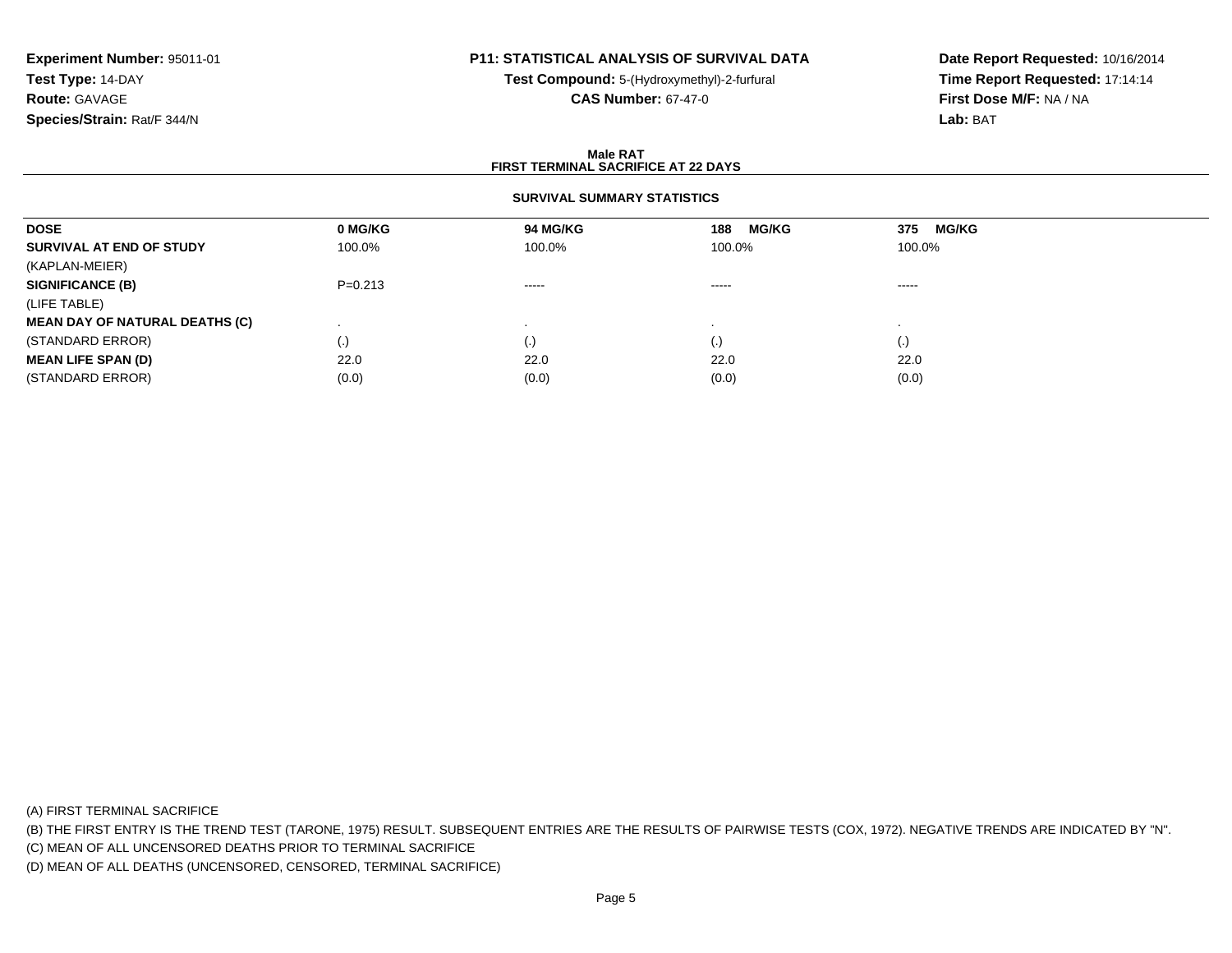# **P11: STATISTICAL ANALYSIS OF SURVIVAL DATA**

**Test Compound:** 5-(Hydroxymethyl)-2-furfural **CAS Number:** 67-47-0

**Date Report Requested:** 10/16/2014**Time Report Requested:** 17:14:14**First Dose M/F:** NA / NA**Lab:** BAT

### **Male RATFIRST TERMINAL SACRIFICE AT 22 DAYS**

## **SURVIVAL SUMMARY STATISTICS**

| <b>DOSE</b>                           | <b>MG/KG</b><br>750 | 1500 MG/KG  |
|---------------------------------------|---------------------|-------------|
| SURVIVAL AT END OF STUDY              | 100.0%              | 80.0%       |
| (KAPLAN-MEIER)                        |                     |             |
| <b>SIGNIFICANCE (B)</b>               | $\cdots$            | $P = 1.000$ |
| (LIFE TABLE)                          |                     |             |
| <b>MEAN DAY OF NATURAL DEATHS (C)</b> |                     | 6.0         |
| (STANDARD ERROR)                      | $\left( . \right)$  | (.)         |
| <b>MEAN LIFE SPAN (D)</b>             | 22.0                | 18.8        |
| (STANDARD ERROR)                      | (0.0)               | (3.2)       |

(A) FIRST TERMINAL SACRIFICE

(B) THE FIRST ENTRY IS THE TREND TEST (TARONE, 1975) RESULT. SUBSEQUENT ENTRIES ARE THE RESULTS OF PAIRWISE TESTS (COX, 1972). NEGATIVE TRENDS ARE INDICATED BY "N".

(C) MEAN OF ALL UNCENSORED DEATHS PRIOR TO TERMINAL SACRIFICE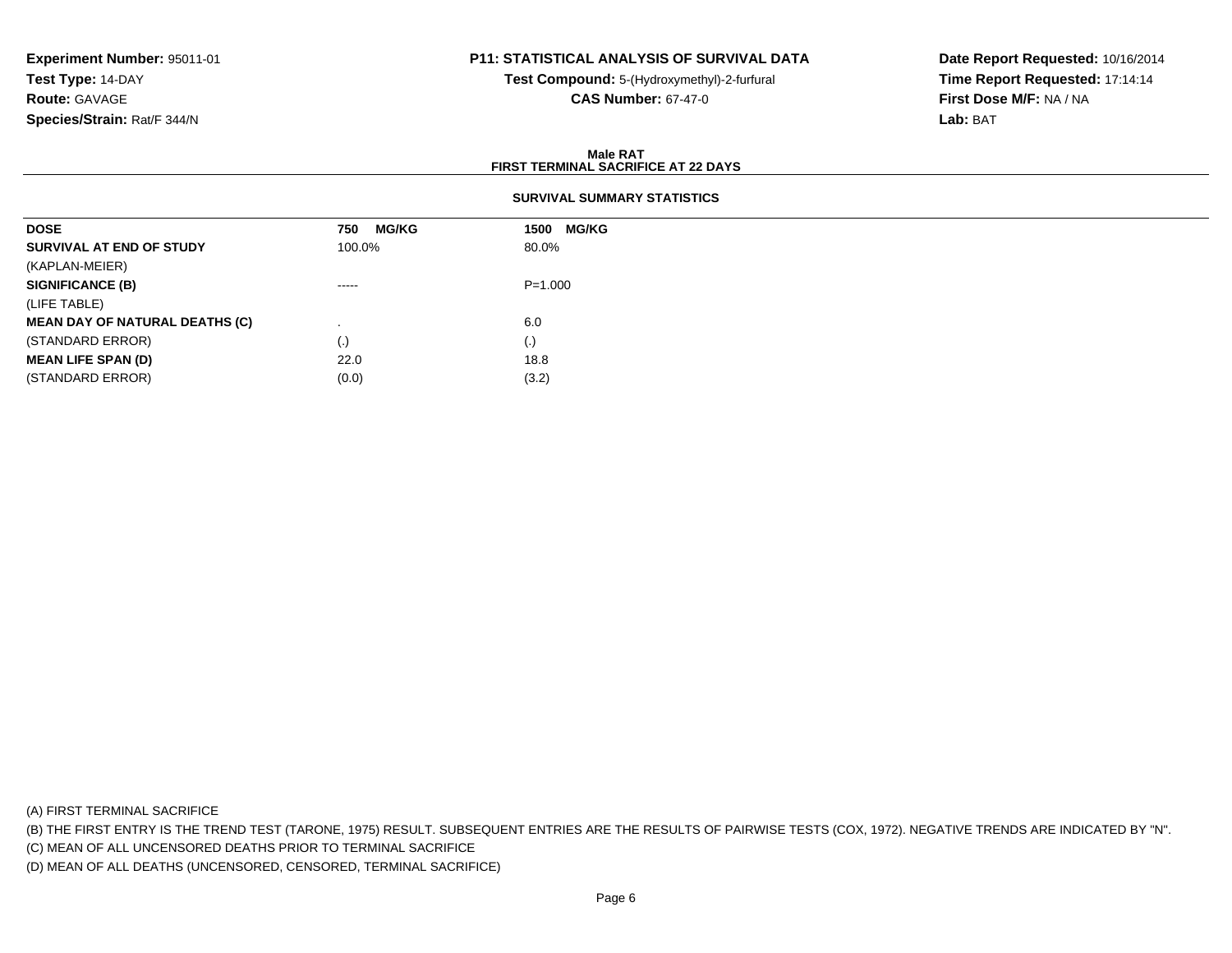**Test Compound:** 5-(Hydroxymethyl)-2-furfural **CAS Number:** 67-47-0

**Date Report Requested:** 10/16/2014**Time Report Requested:** 17:14:14**First Dose M/F:** NA / NA**Lab:** BAT

# **Female RATFIRST TERMINAL SACRIFICE AT 22 DAYS**

|                              |                     | INDIVIDUAL SURVIVAL TIMES (DAYS) |                   |  |
|------------------------------|---------------------|----------------------------------|-------------------|--|
| $DOSE = 0$ MG/KG             |                     |                                  |                   |  |
| <b>TOTAL 5</b>               | UNCENSORED DEATHS 0 | CENSORED DEATHS 0                | <b>TERMINAL 5</b> |  |
| <b>UNCENSORED DEATH DAYS</b> |                     |                                  |                   |  |
| none                         |                     |                                  |                   |  |
| <b>CENSORED DEATH DAYS</b>   |                     |                                  |                   |  |
| none                         |                     |                                  |                   |  |
| $DOSE = 94 MGIKG$            |                     |                                  |                   |  |
| <b>TOTAL 5</b>               | UNCENSORED DEATHS 0 | <b>CENSORED DEATHS 0</b>         | <b>TERMINAL 5</b> |  |
| <b>UNCENSORED DEATH DAYS</b> |                     |                                  |                   |  |
| none                         |                     |                                  |                   |  |
| <b>CENSORED DEATH DAYS</b>   |                     |                                  |                   |  |
| none                         |                     |                                  |                   |  |
| $DOSE = 188$<br><b>MG/KG</b> |                     |                                  |                   |  |
| <b>TOTAL 5</b>               | UNCENSORED DEATHS 0 | <b>CENSORED DEATHS 0</b>         | <b>TERMINAL 5</b> |  |
| <b>UNCENSORED DEATH DAYS</b> |                     |                                  |                   |  |
| none                         |                     |                                  |                   |  |
| <b>CENSORED DEATH DAYS</b>   |                     |                                  |                   |  |
| none                         |                     |                                  |                   |  |
| $DOSE = 375$<br><b>MG/KG</b> |                     |                                  |                   |  |
| <b>TOTAL 5</b>               | UNCENSORED DEATHS 0 | CENSORED DEATHS 0                | <b>TERMINAL 5</b> |  |
| <b>UNCENSORED DEATH DAYS</b> |                     |                                  |                   |  |
| none                         |                     |                                  |                   |  |
| <b>CENSORED DEATH DAYS</b>   |                     |                                  |                   |  |
| none                         |                     |                                  |                   |  |
|                              |                     |                                  |                   |  |

(A) FIRST TERMINAL SACRIFICE

(B) THE FIRST ENTRY IS THE TREND TEST (TARONE, 1975) RESULT. SUBSEQUENT ENTRIES ARE THE RESULTS OF PAIRWISE TESTS (COX, 1972). NEGATIVE TRENDS ARE INDICATED BY "N".

(C) MEAN OF ALL UNCENSORED DEATHS PRIOR TO TERMINAL SACRIFICE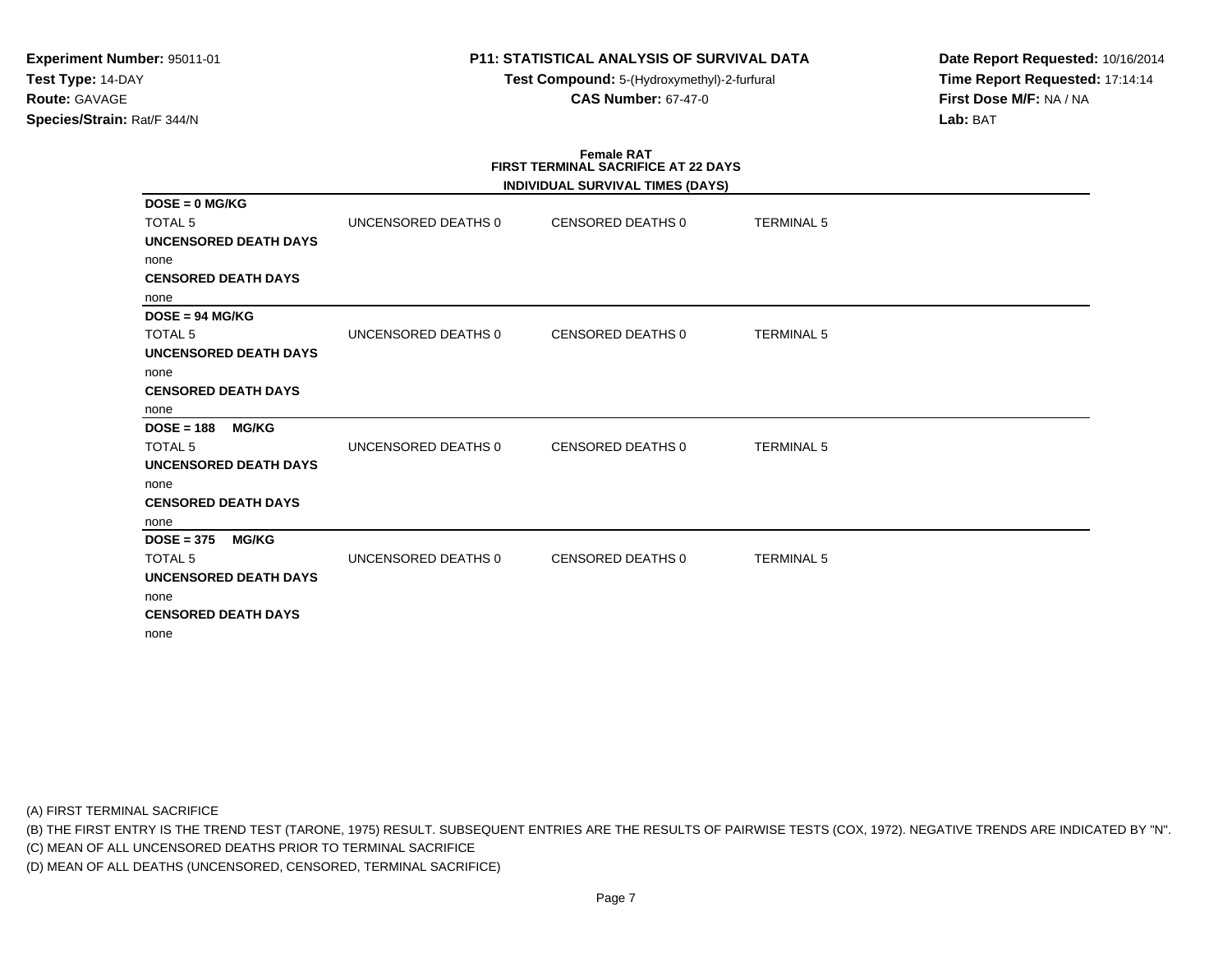**Test Compound:** 5-(Hydroxymethyl)-2-furfural **CAS Number:** 67-47-0

**Date Report Requested:** 10/16/2014**Time Report Requested:** 17:14:14**First Dose M/F:** NA / NA**Lab:** BAT

### **Female RAT FIRST TERMINAL SACRIFICE AT 22 DAYSINDIVIDUAL SURVIVAL TIMES (DAYS)**

| <b>DOSE = 750</b>          | <b>MG/KG</b>                 |                     |                   |                   |
|----------------------------|------------------------------|---------------------|-------------------|-------------------|
| TOTAL 5                    |                              | UNCENSORED DEATHS 0 | CENSORED DEATHS 0 | <b>TERMINAL 5</b> |
|                            | <b>UNCENSORED DEATH DAYS</b> |                     |                   |                   |
| none                       |                              |                     |                   |                   |
| <b>CENSORED DEATH DAYS</b> |                              |                     |                   |                   |
| none                       |                              |                     |                   |                   |
| <b>DOSE = 1500</b>         | <b>MG/KG</b>                 |                     |                   |                   |
| TOTAL 5                    |                              | UNCENSORED DEATHS 0 | CENSORED DEATHS 0 | <b>TERMINAL 5</b> |
|                            | <b>UNCENSORED DEATH DAYS</b> |                     |                   |                   |
| none                       |                              |                     |                   |                   |
| <b>CENSORED DEATH DAYS</b> |                              |                     |                   |                   |
| none                       |                              |                     |                   |                   |

(A) FIRST TERMINAL SACRIFICE

(B) THE FIRST ENTRY IS THE TREND TEST (TARONE, 1975) RESULT. SUBSEQUENT ENTRIES ARE THE RESULTS OF PAIRWISE TESTS (COX, 1972). NEGATIVE TRENDS ARE INDICATED BY "N".

(C) MEAN OF ALL UNCENSORED DEATHS PRIOR TO TERMINAL SACRIFICE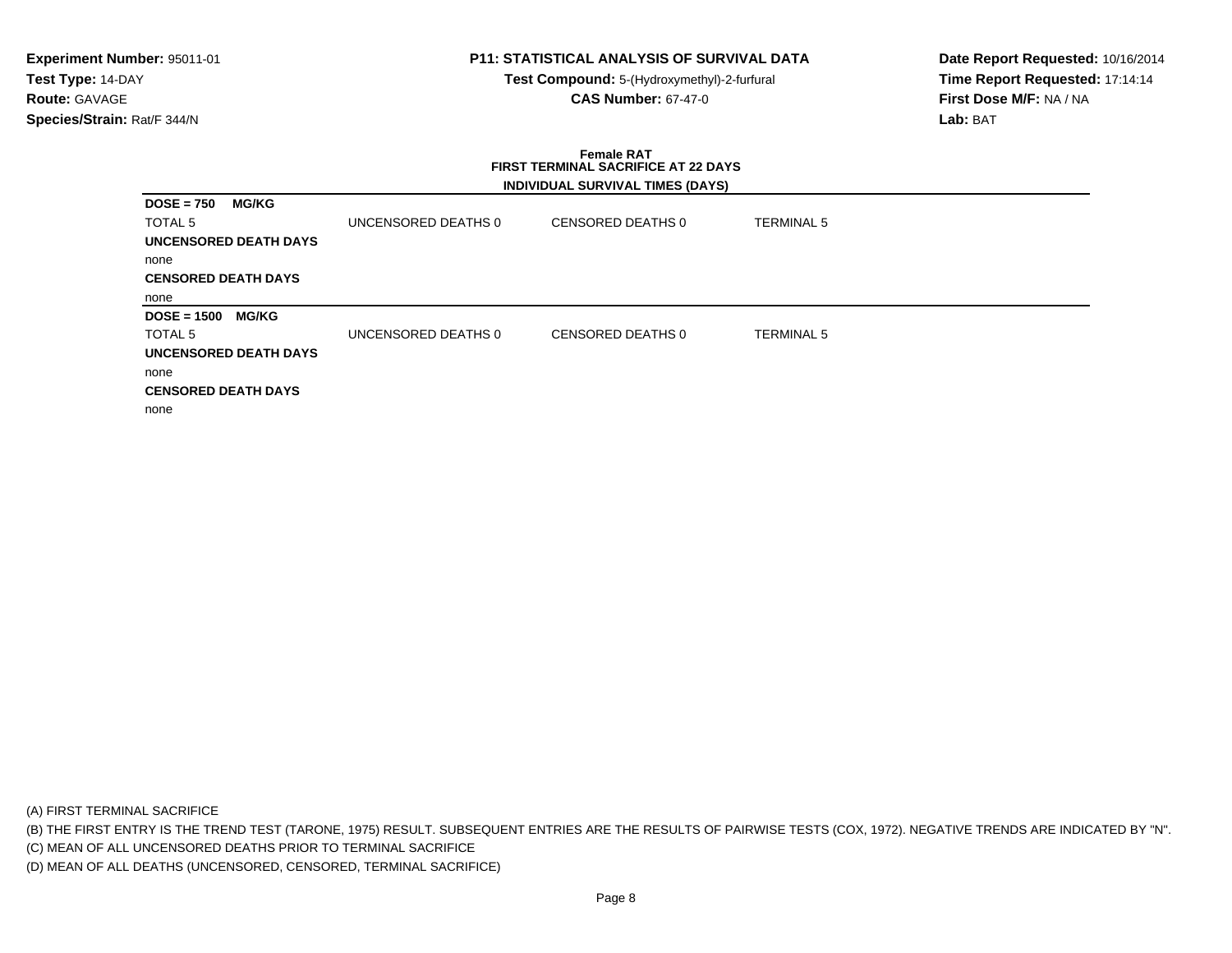**Test Compound:** 5-(Hydroxymethyl)-2-furfural

**CAS Number:** 67-47-0

**Date Report Requested:** 10/16/2014**Time Report Requested:** 17:14:14**First Dose M/F:** NA / NA**Lab:** BAT

### **Female RATFIRST TERMINAL SACRIFICE AT 22 DAYS**

## **KAPLAN-MEIER SURVIVAL PROBABILITY ESTIMATES (%)**

| <b>DOSE</b><br>TIME (DAYS)                                                                                     |
|----------------------------------------------------------------------------------------------------------------|
| 18<br>22(A)<br>21<br>27<br>6<br>24<br>12<br>15<br>g                                                            |
| 0 MG/KG<br>100.0<br>100.0<br>100.0<br>100.0<br>100.0<br>100.0<br>100.0<br>100.0<br>100.0<br>100.0              |
| <b>94 MG/KG</b><br>100.0<br>100.0<br>100.0<br>100.0<br>100.0<br>100.0<br>100.0<br>100.0<br>100.0<br>100.0      |
| 188<br><b>MG/KG</b><br>100.0<br>100.0<br>100.0<br>100.0<br>100.0<br>100.0<br>100.0<br>100.0<br>100.0<br>100.0  |
| 375<br><b>MG/KG</b><br>100.0<br>100.0<br>100.0<br>100.0<br>100.0<br>100.0<br>100.0<br>100.0<br>100.0<br>100.0  |
| <b>MG/KG</b><br>750<br>100.0<br>100.0<br>100.0<br>100.0<br>100.0<br>100.0<br>100.0<br>100.0<br>100.0<br>100.0  |
| <b>MG/KG</b><br>1500<br>100.0<br>100.0<br>100.0<br>100.0<br>100.0<br>100.0<br>100.0<br>100.0<br>100.0<br>100.0 |

(A) FIRST TERMINAL SACRIFICE

(B) THE FIRST ENTRY IS THE TREND TEST (TARONE, 1975) RESULT. SUBSEQUENT ENTRIES ARE THE RESULTS OF PAIRWISE TESTS (COX, 1972). NEGATIVE TRENDS ARE INDICATED BY "N".

(C) MEAN OF ALL UNCENSORED DEATHS PRIOR TO TERMINAL SACRIFICE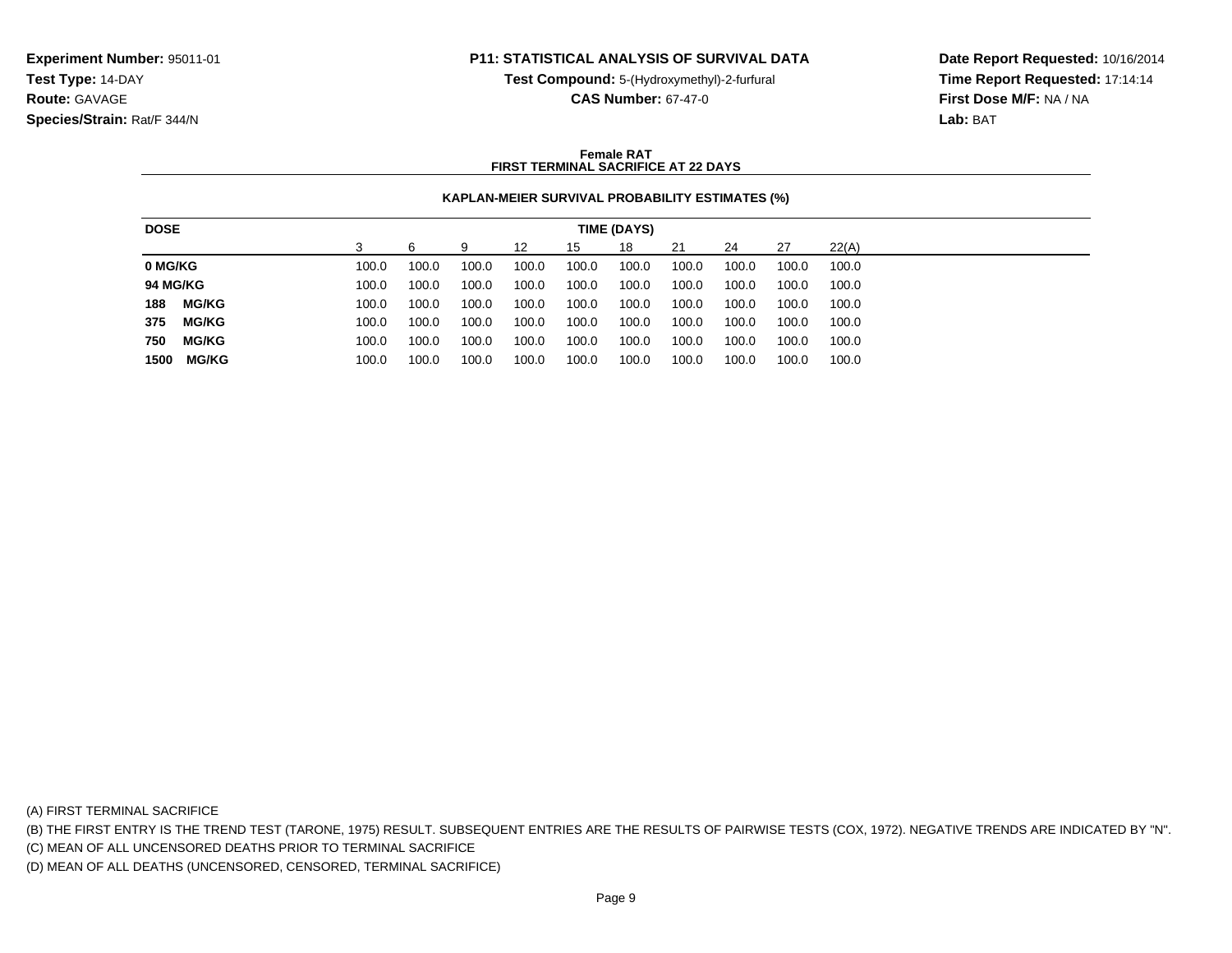# **P11: STATISTICAL ANALYSIS OF SURVIVAL DATA**

**Test Compound:** 5-(Hydroxymethyl)-2-furfural **CAS Number:** 67-47-0

**Date Report Requested:** 10/16/2014**Time Report Requested:** 17:14:14**First Dose M/F:** NA / NA**Lab:** BAT

### **Female RATFIRST TERMINAL SACRIFICE AT 22 DAYS**

## **SURVIVAL SUMMARY STATISTICS**

| <b>DOSE</b>                           | 0 MG/KG                | 94 MG/KG  | <b>MG/KG</b><br>188 | 375<br><b>MG/KG</b> |
|---------------------------------------|------------------------|-----------|---------------------|---------------------|
| SURVIVAL AT END OF STUDY              | 100.0%                 | 100.0%    | 100.0%              | 100.0%              |
| (KAPLAN-MEIER)                        |                        |           |                     |                     |
| <b>SIGNIFICANCE (B)</b>               | $\cdots \cdots \cdots$ | $\cdots$  | -----               | -----               |
| (LIFE TABLE)                          |                        |           |                     |                     |
| <b>MEAN DAY OF NATURAL DEATHS (C)</b> |                        |           |                     |                     |
| (STANDARD ERROR)                      | $\cdot$                | $\cdot$ , | (.)                 | $\left( . \right)$  |
| <b>MEAN LIFE SPAN (D)</b>             | 22.0                   | 22.0      | 22.0                | 22.0                |
| (STANDARD ERROR)                      | (0.0)                  | (0.0)     | (0.0)               | (0.0)               |

(A) FIRST TERMINAL SACRIFICE

(B) THE FIRST ENTRY IS THE TREND TEST (TARONE, 1975) RESULT. SUBSEQUENT ENTRIES ARE THE RESULTS OF PAIRWISE TESTS (COX, 1972). NEGATIVE TRENDS ARE INDICATED BY "N".

(C) MEAN OF ALL UNCENSORED DEATHS PRIOR TO TERMINAL SACRIFICE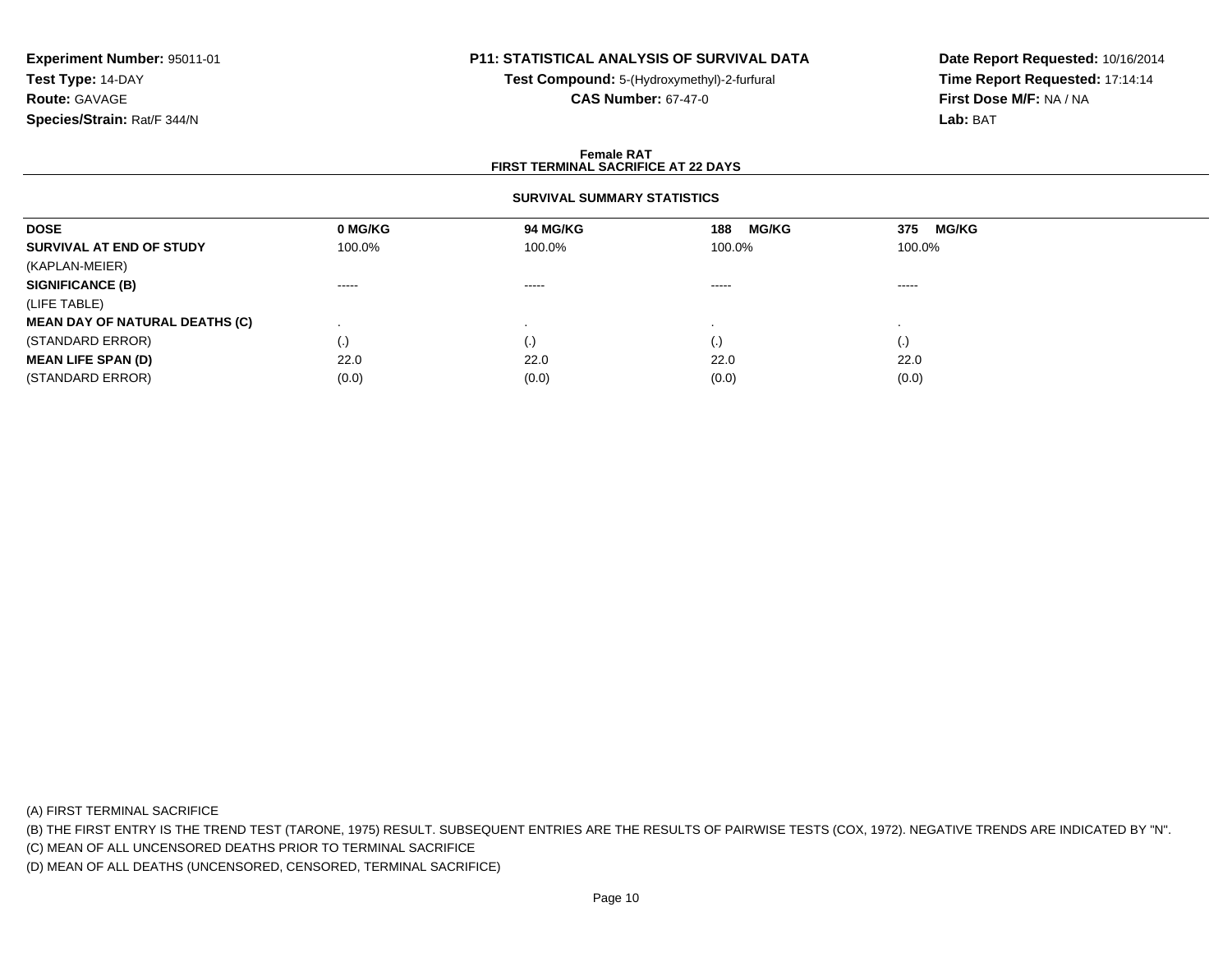# **P11: STATISTICAL ANALYSIS OF SURVIVAL DATA**

**Test Compound:** 5-(Hydroxymethyl)-2-furfural **CAS Number:** 67-47-0

**Date Report Requested:** 10/16/2014**Time Report Requested:** 17:14:14**First Dose M/F:** NA / NA**Lab:** BAT

### **Female RATFIRST TERMINAL SACRIFICE AT 22 DAYS**

## **SURVIVAL SUMMARY STATISTICS**

| <b>DOSE</b>                           | <b>MG/KG</b><br>750                                                                                                                                                                                                                                                                                                                                                                                                                                                                    | <b>MG/KG</b><br>1500                                                                                                                                                                                                                                                                                                                                                                                                                                                                   |
|---------------------------------------|----------------------------------------------------------------------------------------------------------------------------------------------------------------------------------------------------------------------------------------------------------------------------------------------------------------------------------------------------------------------------------------------------------------------------------------------------------------------------------------|----------------------------------------------------------------------------------------------------------------------------------------------------------------------------------------------------------------------------------------------------------------------------------------------------------------------------------------------------------------------------------------------------------------------------------------------------------------------------------------|
| SURVIVAL AT END OF STUDY              | 100.0%                                                                                                                                                                                                                                                                                                                                                                                                                                                                                 | 100.0%                                                                                                                                                                                                                                                                                                                                                                                                                                                                                 |
| (KAPLAN-MEIER)                        |                                                                                                                                                                                                                                                                                                                                                                                                                                                                                        |                                                                                                                                                                                                                                                                                                                                                                                                                                                                                        |
| <b>SIGNIFICANCE (B)</b>               | $\begin{array}{cccccccccccccc} \multicolumn{2}{c}{} & \multicolumn{2}{c}{} & \multicolumn{2}{c}{} & \multicolumn{2}{c}{} & \multicolumn{2}{c}{} & \multicolumn{2}{c}{} & \multicolumn{2}{c}{} & \multicolumn{2}{c}{} & \multicolumn{2}{c}{} & \multicolumn{2}{c}{} & \multicolumn{2}{c}{} & \multicolumn{2}{c}{} & \multicolumn{2}{c}{} & \multicolumn{2}{c}{} & \multicolumn{2}{c}{} & \multicolumn{2}{c}{} & \multicolumn{2}{c}{} & \multicolumn{2}{c}{} & \multicolumn{2}{c}{} & \$ | $\begin{array}{cccccccccccccc} \multicolumn{2}{c}{} & \multicolumn{2}{c}{} & \multicolumn{2}{c}{} & \multicolumn{2}{c}{} & \multicolumn{2}{c}{} & \multicolumn{2}{c}{} & \multicolumn{2}{c}{} & \multicolumn{2}{c}{} & \multicolumn{2}{c}{} & \multicolumn{2}{c}{} & \multicolumn{2}{c}{} & \multicolumn{2}{c}{} & \multicolumn{2}{c}{} & \multicolumn{2}{c}{} & \multicolumn{2}{c}{} & \multicolumn{2}{c}{} & \multicolumn{2}{c}{} & \multicolumn{2}{c}{} & \multicolumn{2}{c}{} & \$ |
| (LIFE TABLE)                          |                                                                                                                                                                                                                                                                                                                                                                                                                                                                                        |                                                                                                                                                                                                                                                                                                                                                                                                                                                                                        |
| <b>MEAN DAY OF NATURAL DEATHS (C)</b> |                                                                                                                                                                                                                                                                                                                                                                                                                                                                                        |                                                                                                                                                                                                                                                                                                                                                                                                                                                                                        |
| (STANDARD ERROR)                      | (.)                                                                                                                                                                                                                                                                                                                                                                                                                                                                                    | $\left( . \right)$                                                                                                                                                                                                                                                                                                                                                                                                                                                                     |
| <b>MEAN LIFE SPAN (D)</b>             | 22.0                                                                                                                                                                                                                                                                                                                                                                                                                                                                                   | 22.0                                                                                                                                                                                                                                                                                                                                                                                                                                                                                   |
| (STANDARD ERROR)                      | (0.0)                                                                                                                                                                                                                                                                                                                                                                                                                                                                                  | (0.0)                                                                                                                                                                                                                                                                                                                                                                                                                                                                                  |

(A) FIRST TERMINAL SACRIFICE

(B) THE FIRST ENTRY IS THE TREND TEST (TARONE, 1975) RESULT. SUBSEQUENT ENTRIES ARE THE RESULTS OF PAIRWISE TESTS (COX, 1972). NEGATIVE TRENDS ARE INDICATED BY "N".

(C) MEAN OF ALL UNCENSORED DEATHS PRIOR TO TERMINAL SACRIFICE